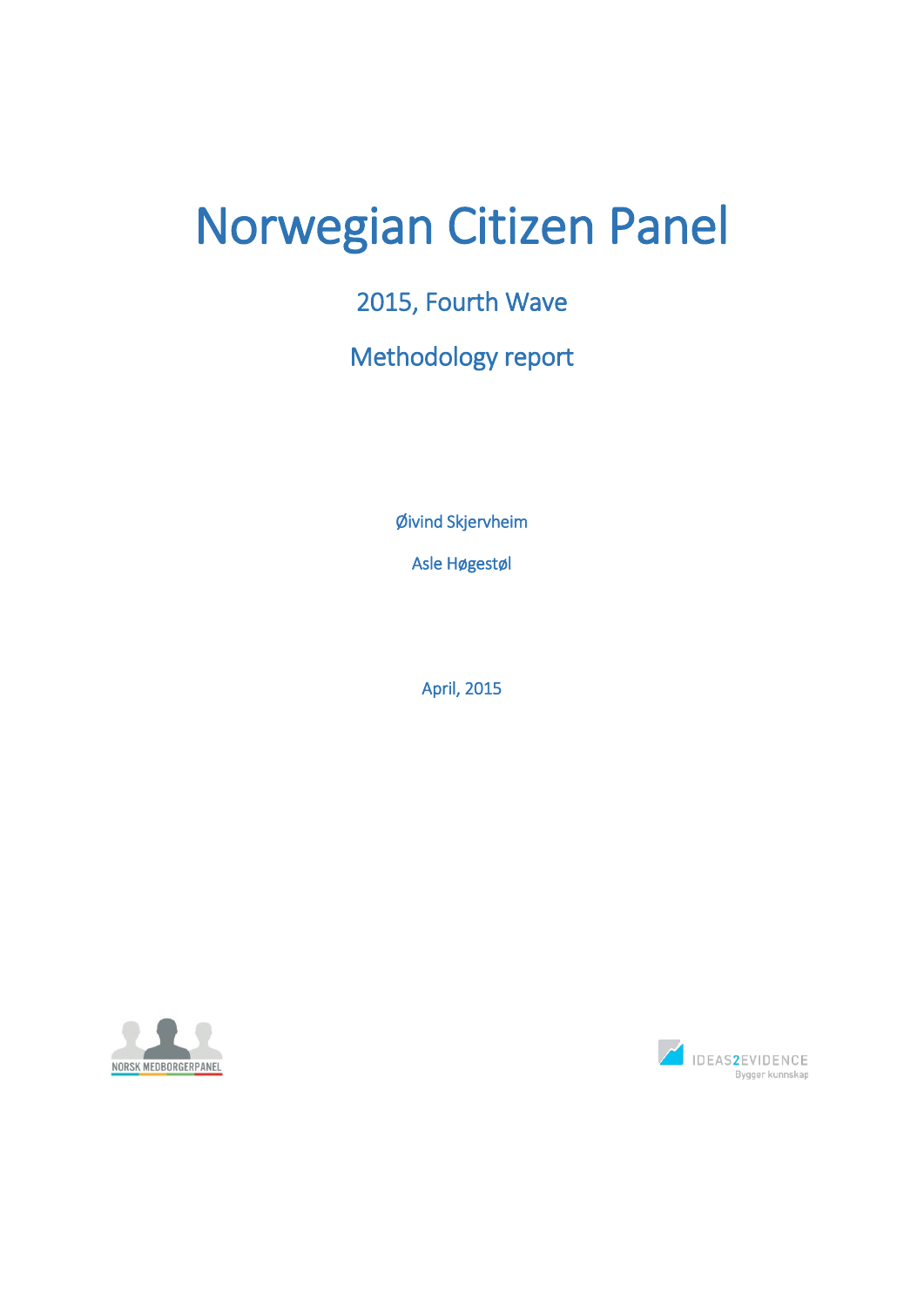## TABLE OF CONTENTS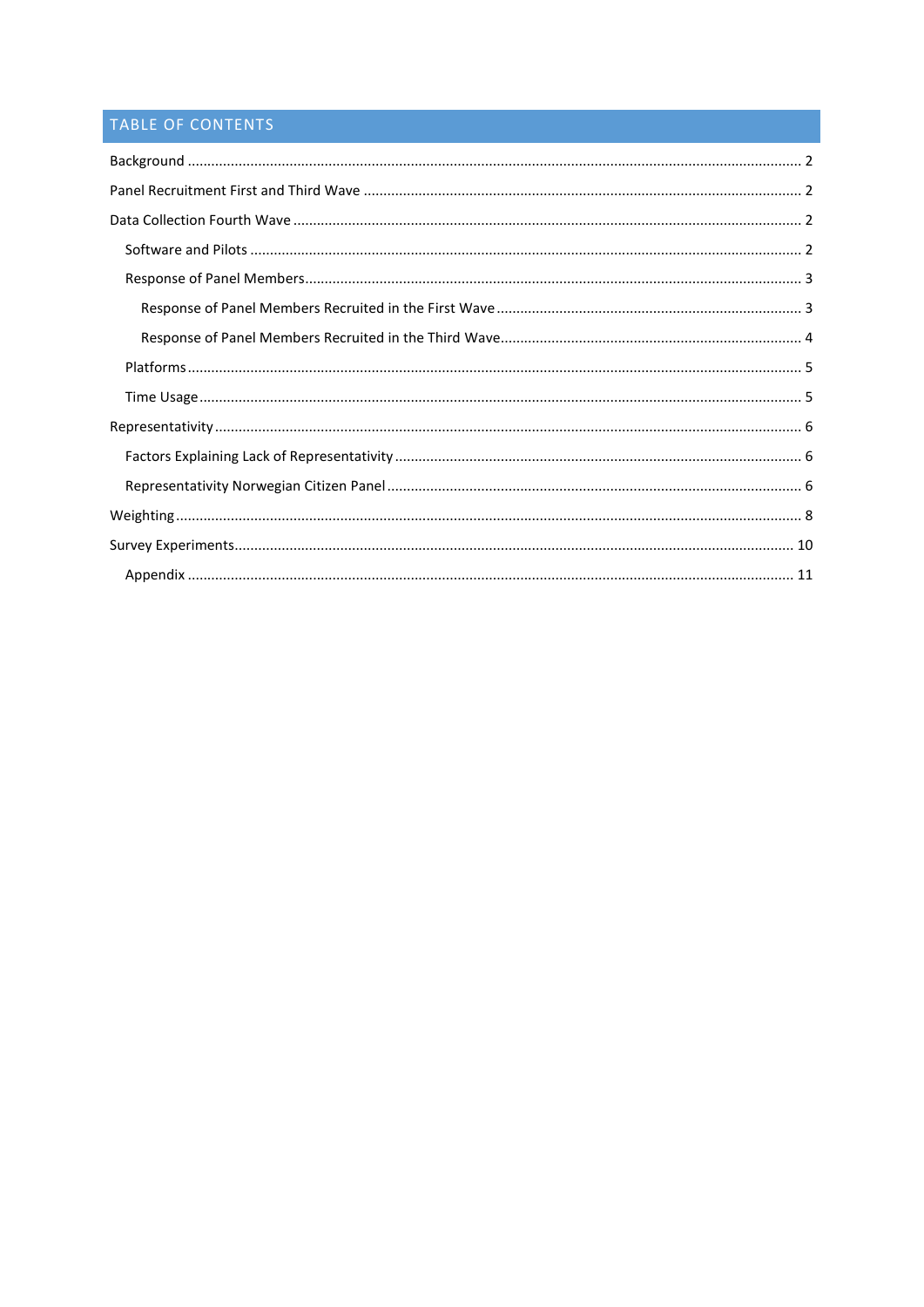## <span id="page-2-0"></span>BACKGROUND

This report describes the procedures of data collection in the fourth wave of The Norwegian Citizen Panel. Furthermore, the report discusses the representativity of the panel and how the weights are calculated.

The Norwegian Citizen Panel was established as a collaboration between several schools at the Faculty of Social Sciences at the University of Bergen and UNI Rokkansenteret.

ideas2evidence is responsible for the panel recruitment, the administration of the panel, and the technical solutions regarding data collection and computing.

## <span id="page-2-1"></span>PANEL RECRUITMENT FIRST AND THIRD WAVE

Panel members were recruited in wave 1 and wave 3. The samples in wave 1 and wave 3 were drawn from the "National Registry" of Norway. This register encompasses everyone born in Norway as well as former and current inhabitants. The Norwegian Tax Administration is responsible for this register but has partly outsourced the administration to the private IT-company Evry. Evry drew the sample on behalf of the Citizen Panel after relevant permissions were acquired from the Norwegian Tax Administration.

25,000 people over the age of 18 were, in both the first and the third wave, randomly drawn from the register. The extracted information was a) last name, b) first name, c) address, d) gender, e) age, and f) phone number (the latter was only included in wave 3). The sample excluded persons without a current home address in Norway.

After receiving the data, everyone over the age of 95 was excluded from the sample.

For a detailed description of the recruitment process in wave 1 and 3, we refer to the respective methodology reports for each wave. Note however that the process differed between these two waves in that recruitment in the first wave was done through postal recruitment only, while we in the third wave in addition to postal recruitment also sent out reminders by text message to all respondents with available phone numbers, and telephonic reminders to a randomly drawn subset of the gross sample.

The total recruitment rate in these two waves were respectively 20 percent in the first wave and 23 percent in the third wave

## <span id="page-2-2"></span>DATA COLLECTION FOURTH WAVE

Wave 4 of the NCP involved a data collection from existing members of the panel. The data collection was conducted during the month of March 2015.

This section firstly describes software solutions and pilots. Secondly, it presents the data collection procedure and its results, including response and response rates, the use of different platforms, and time usage.

## <span id="page-2-3"></span>SOFTWARE AND PILOTS

The web-based research software Confirmit administer the surveys and the panel. Confirmit is a "Software-asa-Service" solution, where all software runs on Confirmit's continuously monitored server park, and where survey respondents and developers interact with the system through various web-based interfaces. This provides very high data security and operational stability. The security measures are the most stringent in the industry, and Confirmit guarantees 99.7 percent uptime. ideas2evidence does the programming of the survey in Confirmit on behalf of The Norwegian Citizen Panel (NCP)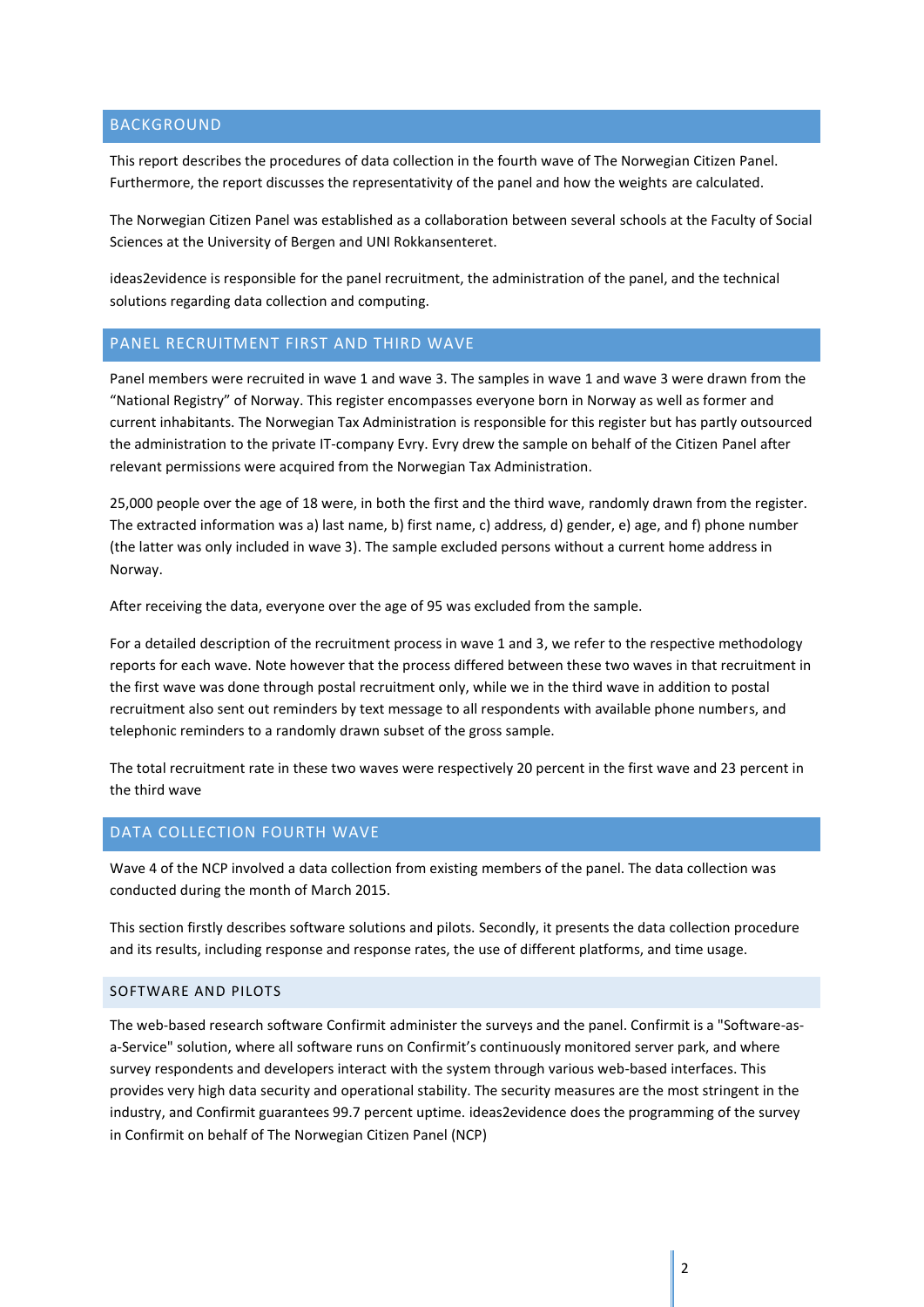The survey went through two stages of pilot testing before it went live to the panel. First, an in-depth pilot test comprising ten master students. This pilot focused on language, mostly concentrating on the clarity of the questions. Thereafter, a broader pilot test, where the survey was sent to approximately 250 high school students. The pilot testing is regarded as successful without any major revisions deemed necessary.

#### <span id="page-3-0"></span>RESPONSE OF PANEL MEMBERS

The survey was launched 09<sup>th</sup> of March, 2015. The survey was emailed to email accounts of the 10,509 members of the panel. In these e-mails, the basic information about the Citizen Panel was rehashed, and the individual panel members received a unique URL that led to the questionnaire.

The three first reminders were also sent as e-mail, while the fourth reminder was distributed as a text message.

**Table 1: Response and response rate for new panel members by the different stages of data collection**

|                                            | Response | Cumulative<br>Response | Response<br>Rate $(\%)$ | <b>Cumulative Response</b><br>Rate $(\%)$ |
|--------------------------------------------|----------|------------------------|-------------------------|-------------------------------------------|
|                                            |          |                        |                         |                                           |
| Invitation (9 <sup>th</sup> of March)      | 2 5 9 4  | 2 5 9 4                | 28,5 %                  | 28,5 %                                    |
| Reminder no. 1 (12 <sup>th</sup> of March) | 1658     | 4 2 5 2                | 18,2%                   | 46,6%                                     |
| Reminder no. 2 (16 <sup>th</sup> of March) | 967      | 5 2 1 9                | 10,6 %                  | 57,3%                                     |
| Reminder no. 3 (19 <sup>th</sup> of March) | 787      | 6006                   | 9%                      | 66 %                                      |
| Reminder no. 4 (25 <sup>th</sup> of March) | 291      | 6297                   | 3%                      | 69 %                                      |

In total, the wave 4 survey received 6,297 answers. 2,594 respondents completed the survey in the period between the invitation and the first reminder (09<sup>th</sup> – 12<sup>th</sup> of March), a response rate of 28.5 percent. The pattern is similar to earlier waves; most respondents complete the survey before the second reminder is distributed, and most respondents complete the questionnaire shortly after receiving the invitation/a reminder from NCP. For details on the number of respondents after each reminder, we refer you to table 1.

The overall response rate, as reported in table 1, is **69 percent**. Some clarifications concerning the calculation of the response rate are necessary. We present the clarifications, along with the response rate for the respondents recruited in wave 1 and the respondents recruited in wave 3 respectively, in the following.

## <span id="page-3-1"></span>RESPONSE OF PANEL MEMBERS RECRUITED IN THE FIRST WAVE

#### **Table 2: The historic participation of respondents recruited in the first wave**

|                |               |          |          | Respondent w04 |              |
|----------------|---------------|----------|----------|----------------|--------------|
|                |               |          |          | <b>No</b>      | Yes          |
|                |               | w02-yes  | w03-yes  | 418            | 2149         |
|                | Yes           | $w02-no$ | w03-yes  | 170            | 170          |
| Respondent w01 |               | w02-yes  | $w03-no$ | 511            | 251          |
|                |               | $w02-no$ | $w03-no$ | 978            | 108          |
|                |               | w02-yes  | w03-yes  | 1              | 4            |
|                | $\frac{1}{2}$ | $w02-no$ | w03-yes  | 4              | $\mathbf{1}$ |
|                |               | w02-yes  | $w03-no$ | 5              | 3            |
|                |               | $w02-no$ | $w03-no$ | 37             | 1            |

4,811 of NCPs panel members were recruited in wave 1. Many of them have not actively opted out of the panel, but they have silently withdrawn by not participating. Table 2 is complex, and we will not discuss it in detail. Nevertheless, we include it for informational purposes. As shown by the table, 978 respondents have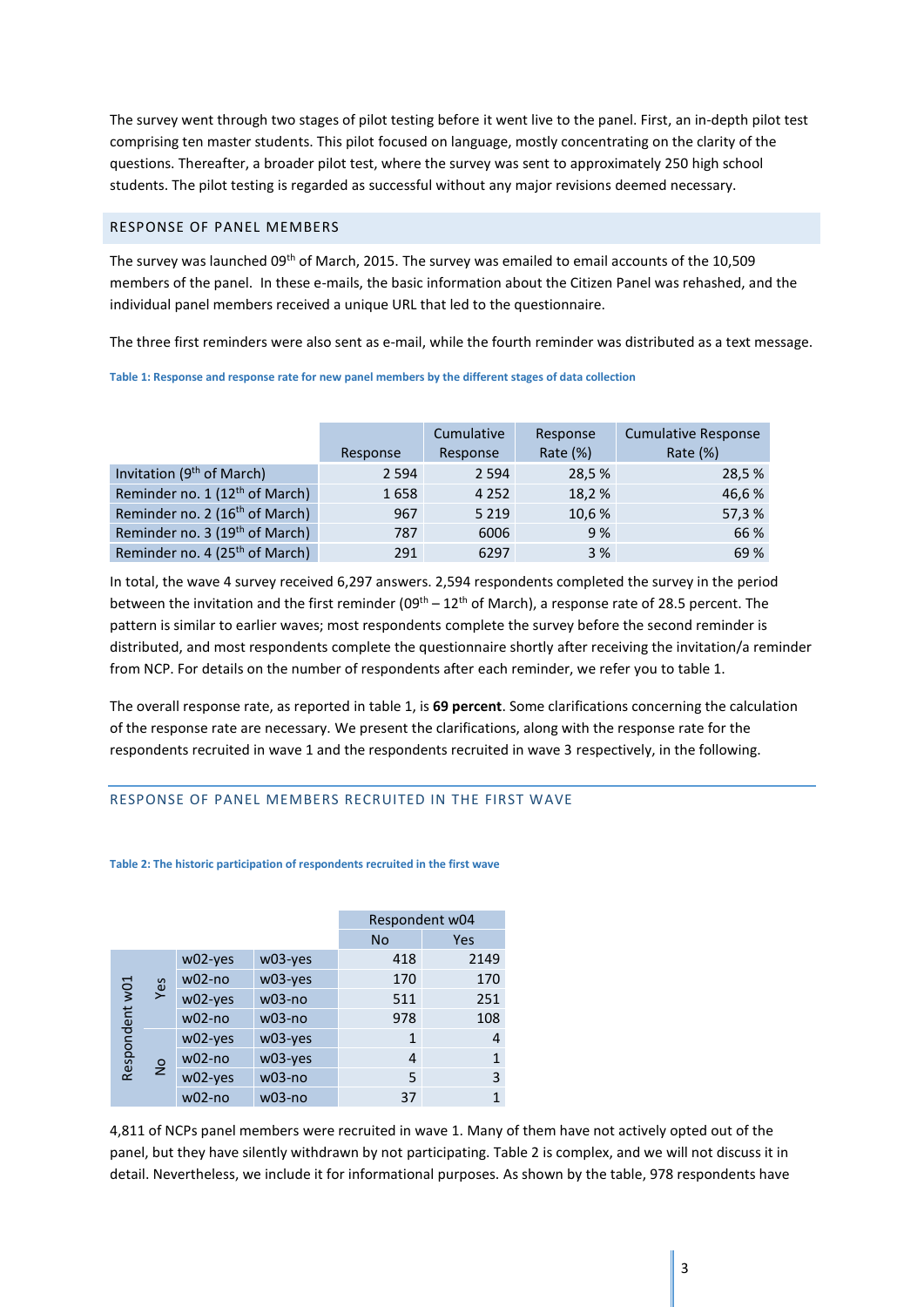not participated in any of the three subsequent waves (w02-w04) after their recruitment. In addition, 37 respondents have not participated in any of the four waves. Including these respondents in the calculation of response rate would arguably give an artificially low rate. Therefore, these 1,015 respondents are not included in the calculation of response rates given above.

2,687 of the eligible panel members recruited in the first wave responded to the questionnaire in wave 4. This gives a response rate of 70 percent.

#### <span id="page-4-0"></span>RESPONSE OF PANEL MEMBERS RECRUITED IN THE THIRD WAVE

**Table 3: Historic participation of the respondents recruited in the third wave**

|            |            | Respondent w04 |      |  |
|------------|------------|----------------|------|--|
|            |            | No             | Yes  |  |
| Respondent | <b>Yes</b> | 1833           | 3534 |  |
| w03        | No         | 208            | 76   |  |

NCP have 5,651 panel members that were recruited in wave 3, and all of them are included in the calculation of response rates. 3,610 of the panel members participated in wave 4, which equals to a response rate of 64 percent.

Most members, in total 3,354 as shown in table 3, have participated in two out of two waves. 1,833 panel members participated in the wave 3, but not in wave 4. 76 panel members participated in wave 4, but not in wave 3.

When comparing the response rate of this group to the response rate in the second wave<sup>1</sup>, it is notable that the response rate of the panel members recruited in wave 3 are lower, 64 percent versus 70 percent in wave 2. The recruitment in wave 1 and wave 3 was identical in sample size and sample frame, but in the third wave more, and a different set of, reminders were utilized. In wave 1 prospective panel members were contacted by an invitational letter and a reminder post card. Wave 3 also used an invitational letter and a reminder post card in the recruitment process. In addition, the sample received a reminder by text message, and a subset of the sample were contacted by a telephone call.

#### **Table 4: Panel members recruited in wave 3. Response rate in fourth wave by recruitment method.**

|                     | Response |
|---------------------|----------|
|                     | rate     |
| Invitational letter | 71 %     |
| Reminder post card  | 61%      |
| Text message        | 54 %     |
| Telephone           | 51 %     |

**.** 

The increase in the number of recruitment methods (SMS and telephone call, in addition to postal recruitment) in wave 3 resulted in a higher recruitment rate. However, the higher recruitment rate in wave 3 is followed by a lower response rate in wave 4 when compared to the rate achieved in the second wave. The reason for this is

 $<sup>1</sup>$  For the sake of clarity: the fourth wave is the second survey for the panel members recruited in the third</sup> wave, just as the second wave was the second survey for the panel members recruited in the first wave.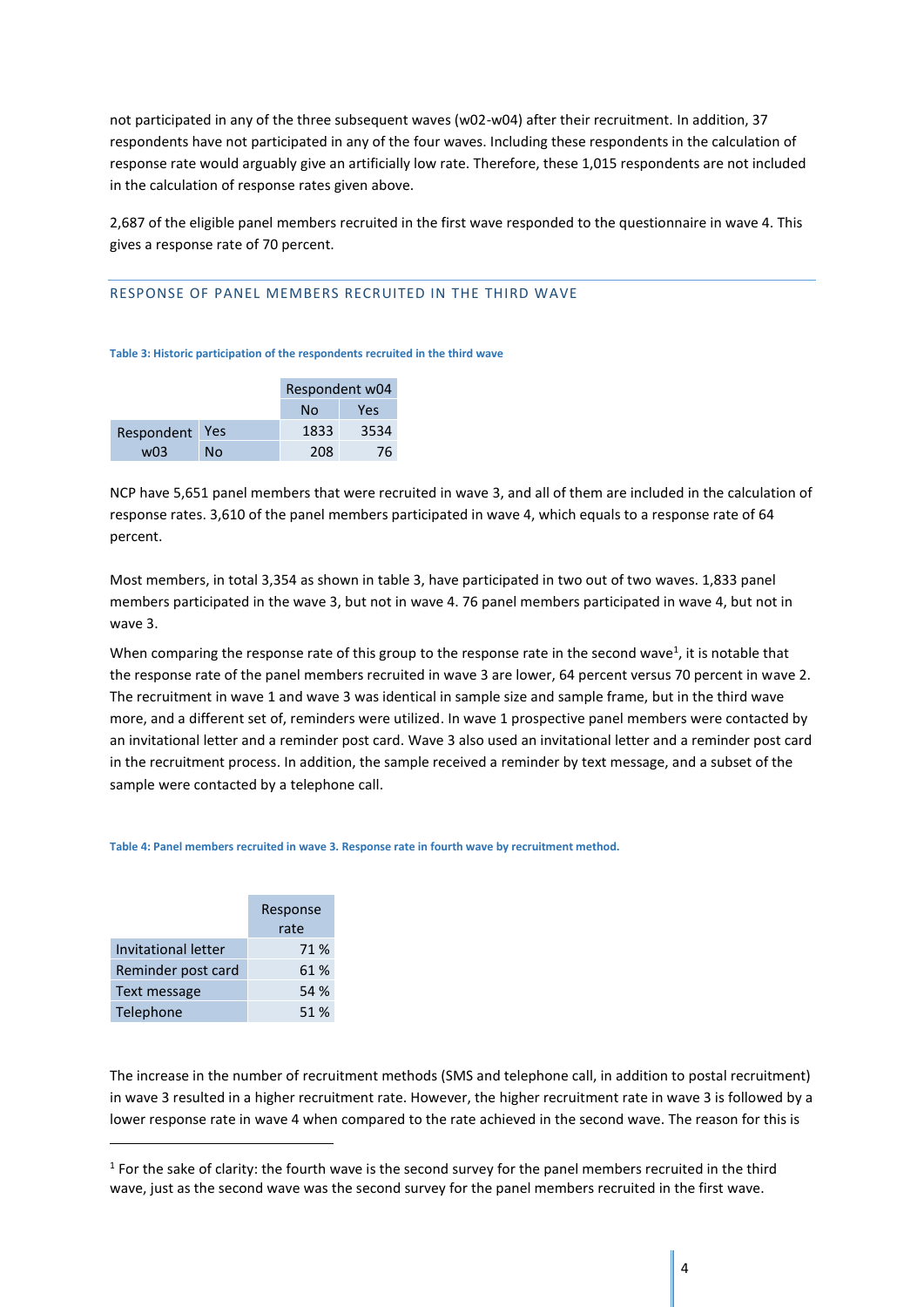illustrated in table 4. The wave 4 response rate of the members recruited in wave 3 declines in correspondence to how many reminders the panel members needed in order to be recruited. This indicates that panel members who need multiple reminders in order to be recruited are not as loyal as those who need fewer reminders.

#### <span id="page-5-0"></span>PLATFORMS

The questionnaire was prepared for data input via smart phones. In order to enhance the respondents' experience with the questionnaire, mobile users were routed away from certain elements in the questionnaire that demanded larger screens. These questions are documented in the codebook.

22 percent of all survey respondents that opened the questionnaire used a smart phone. 11 percent of the mobile users did not complete the questionnaire, but 27 percent (of the 11 percent) answered enough questions to be included in the dataset. Comparatively, on other devices 5 percent of responses were incomplete, and of these 21 percent included sufficient information to be included in the dataset.

In the third wave, mobile users were more likely to leave the questionnaire before completion. This is also the case in the fourth wave.

#### <span id="page-5-1"></span>TIME USAGE

#### **Figure 1: Time usage of survey respondents in wave 4**



The average respondent used 22.4 minutes to complete the questionnaire. The challenge measuring average time usage is that respondents may leave the questionnaire open in order to complete the survey later. This idle time causes an artificially high average for completing the survey. The average of 22.4 minutes therefore only includes the 89 percent of the respondents, which used less than, or equal to, 60 minutes.

As in earlier waves, the NCP questionnaire is divided in different subsets (U1-U4). Figure 1 show that respondents that answered questions in the U1 subset, on average used less time than the other subsets.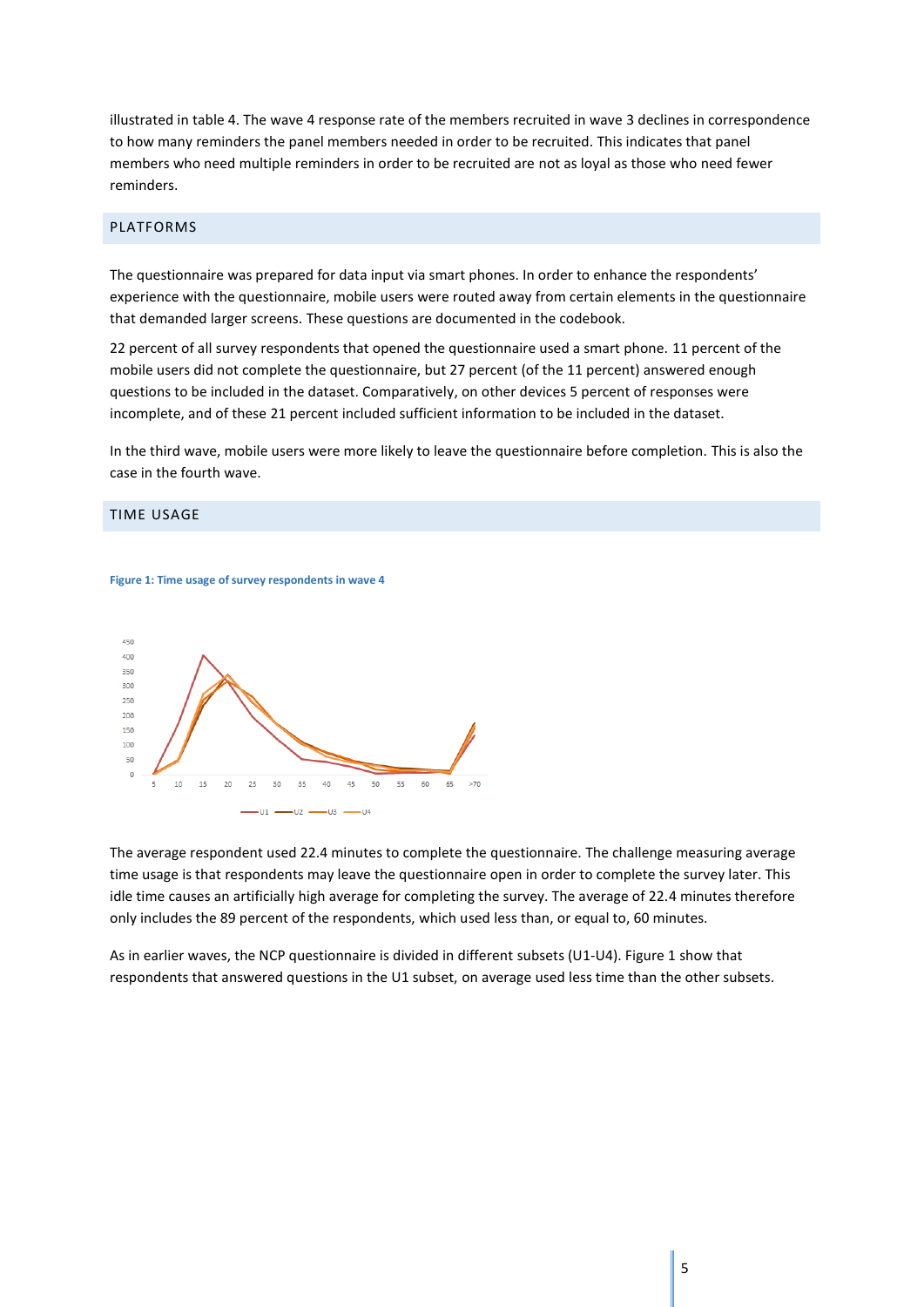## <span id="page-6-0"></span>REPRESENTATIVITY

This section describes the representativity of the survey respondents. First, we will discuss factors explaining representativity. Thereafter we apply demographic variables to present data on representativity by different strata. The data on representativity is the foundation for the section on weighting.

## <span id="page-6-1"></span>FACTORS EXPLAINING LACK OF REPRESENTATIVITY

There are two main points that can serve as explanations to non-response and lack of representativity:

- access to and familiarity with the internet (given that a web-based questionnaire was the only available response mode)
- the motivation and interest of the respondents

The first challenge is strongly related to the age composition of the survey respondents. Although Norway has a very high computer and internet density, the probability of having an e-mail address, and the skills required to access and fill in an online questionnaire, normally decreases with increasing age. The second challenge, motivation and interest, is often explained by the respondents' level of education. In addition to age and education, we added the variables of geography and gender in order to test the representativity of the survey respondents. The variables have the following categories:

- Age: 19-29 years, 30-59 years, 60 and above.
- Highest completed education: no education/elementary school, upper secondary, university/university college.
- Geography: Oslo/Akershus, Eastern Norway, Southern Norway, Western Norway, Trøndelag, Northern Norway.

#### <span id="page-6-2"></span>REPRESENTATIVITY NORWEGIAN CITIZEN PANEL

The sampling frame of the survey equals to the Norwegian population above the age of 18, comprising a population of approximately 3.9 million individuals. Earlier reports have documented a systematic underrepresentation of respondents belonging to the two lowest educational groups, independent of gender and age. The underrepresentation is particularly strong for young men. As expected, individuals with education from universities or university colleges are systematically overrepresented across all demographic segments. All of these observations are also true for wave 4.

From the age distribution presented in table 5, we see that 18-29 year olds are underrepresented in the net sample of the fourth wave. The age group 30-59 years is clearly overrepresented. The oldest age group, 60 years and above, is close to its representation in the population.

**Table 5: Age distribution in the population and the net sample of the fourth wave**

|                  | $18-29$ years | 30-59 years | 60 years and above |
|------------------|---------------|-------------|--------------------|
| Population       | 20.3 %        | 51.9%       | 27.8%              |
| Net sample - w04 | 13.9%         | 56.4 %      | 29.7%              |

New patterns emerge when adding gender in table 6; young men are more underrepresented than young women are. In the oldest age group, women are underrepresented while men are overrepresented. Lastly, the share of middle-aged men in the net sample of wave 3 is very close to that of the population, while the women are slightly overrepresented.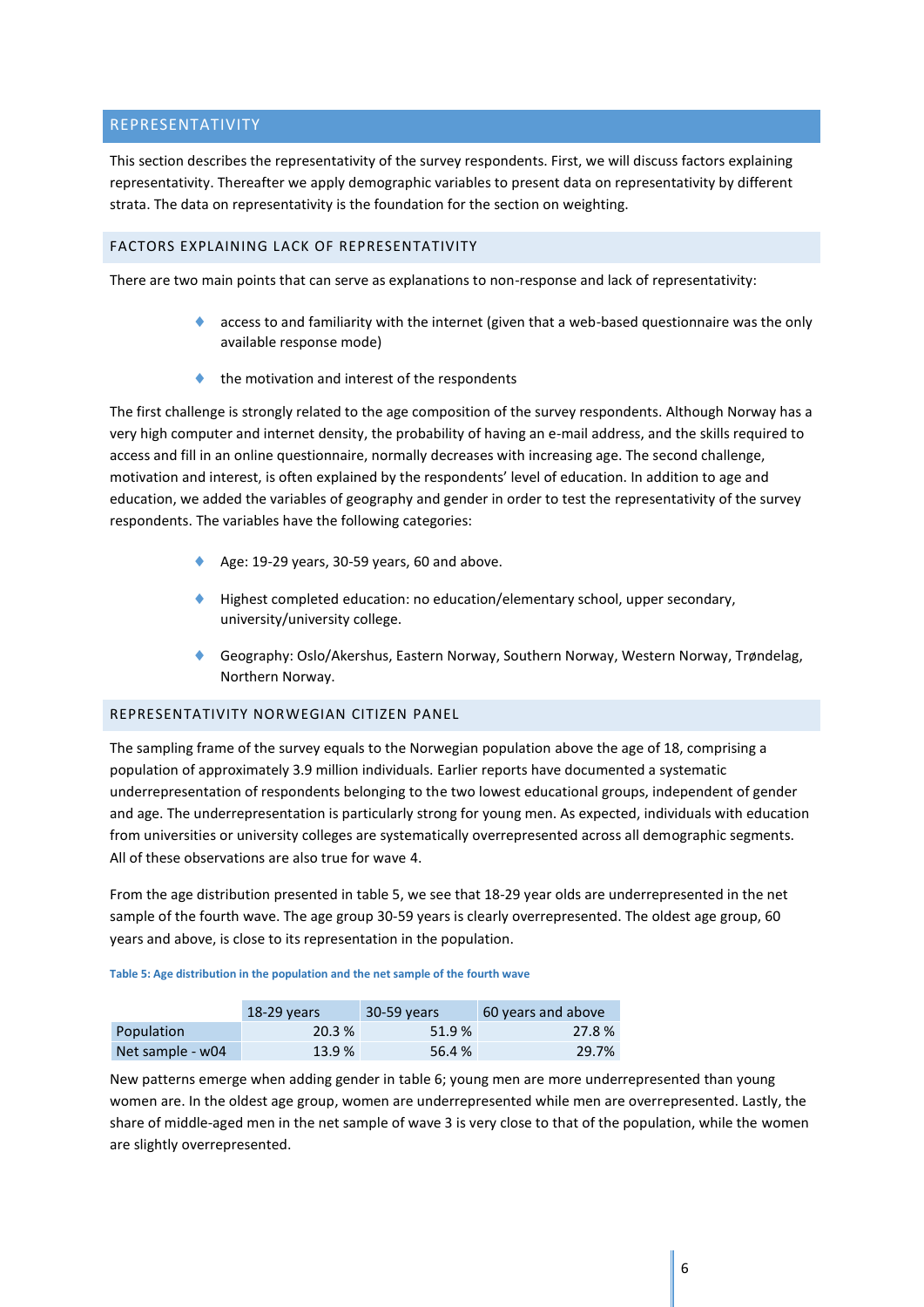|                  | $18-29$ years |           | 30-59 years |           | 60 years and above |       |
|------------------|---------------|-----------|-------------|-----------|--------------------|-------|
|                  | Men           | Women Men |             | Women Men |                    | Women |
| Population       | 10.4 %        | $10.0\%$  | 26.7 %      | 25.2 %    | 12.9%              | 14.8% |
| Net sample - w04 | 6.4 %         | 7.6 %     | 27.0 %      | 29.4%     | 16.7%              | 12.9% |

**Table 6: Combined distribution of age and gender in the population and the net sample of the fourth wave**

The inclusion of education level in table 7 reveals a systematic underrepresentation of respondents with little or no education, independent of age and gender. As discussed in relation to table 5 and 6, the underrepresentation is strong for young respondents. The underrepresentation is also strong for middle-aged respondents with little or no education.

Respondents that have upper secondary education are somewhat underrepresented in all groups, except the young women. Those who have university or university college education are overrepresented, independent of gender and age.

|                                | Population    | Net sample - w04 |       |       |       |
|--------------------------------|---------------|------------------|-------|-------|-------|
|                                | Men           | Women            | Men   | Women |       |
| No education/elementary school | vears         | 4.6%             | 3.7%  | 0.8%  | 0.9%  |
| Upper secondary education      | $-29$         | 3.9%             | 3.2%  | 3.1%  | 3.1%  |
| University/university college  | $\frac{8}{2}$ | 1.9%             | 3.1%  | 2.4%  | 3.5%  |
| No education/elementary school | years         | 6.6%             | 5.5%  | 1.7%  | 1.3%  |
| Upper secondary education      |               | 11.6%            | 8.8%  | 9.7%  | 7.5%  |
| University/university college  | 30-59         | 8.4 %            | 10.8% | 15.7% | 20.6% |
| No education/elementary school | above         | 3.3%             | 5.1%  | 2.7%  | 2.8%  |
| Upper secondary education      | 짇             | 6.3%             | 7.0%  | 4.8%  | 3.3%  |
| University/university college  | ω<br>င္စ      | 3.2%             | 2.8%  | 9.3%  | 6.8%  |

**Table 7: Combined distribution of age, gender and education in the population and the net sample of the fourth wave**

When it comes to geography, (table 8 below) we observe a slight underrepresentation of Southern Norway, Northern Norway and Eastern Norway, and a corresponding overrepresentation of the capital area – the counties of Oslo and Akershus – and Western Norway.<sup>2</sup>

Young men and women in Northern and Southern Norway are especially underrepresented and young men and women in Western Norway are slightly underrepresented. Older women are generally underrepresented throughout the country, except in Oslo and Akershus. The same is true for young respondents throughout the country.

Middle-aged men are overrepresented in Akershus/Oslo and Western Norway, and somewhat in Trøndelag. Middle-aged women are generally overrepresented in all regions, except in Eastern Norway and Northern Norway where their share in the net sample is very close to that of the population.

1

<sup>2</sup> A test with smaller geographical units shows that the counties of Møre og Romsdal, Nord-Trøndelag and Hedmark are especially underrepresented. While the counties Oslo, Akershus and Hordaland are clearly overrepresented.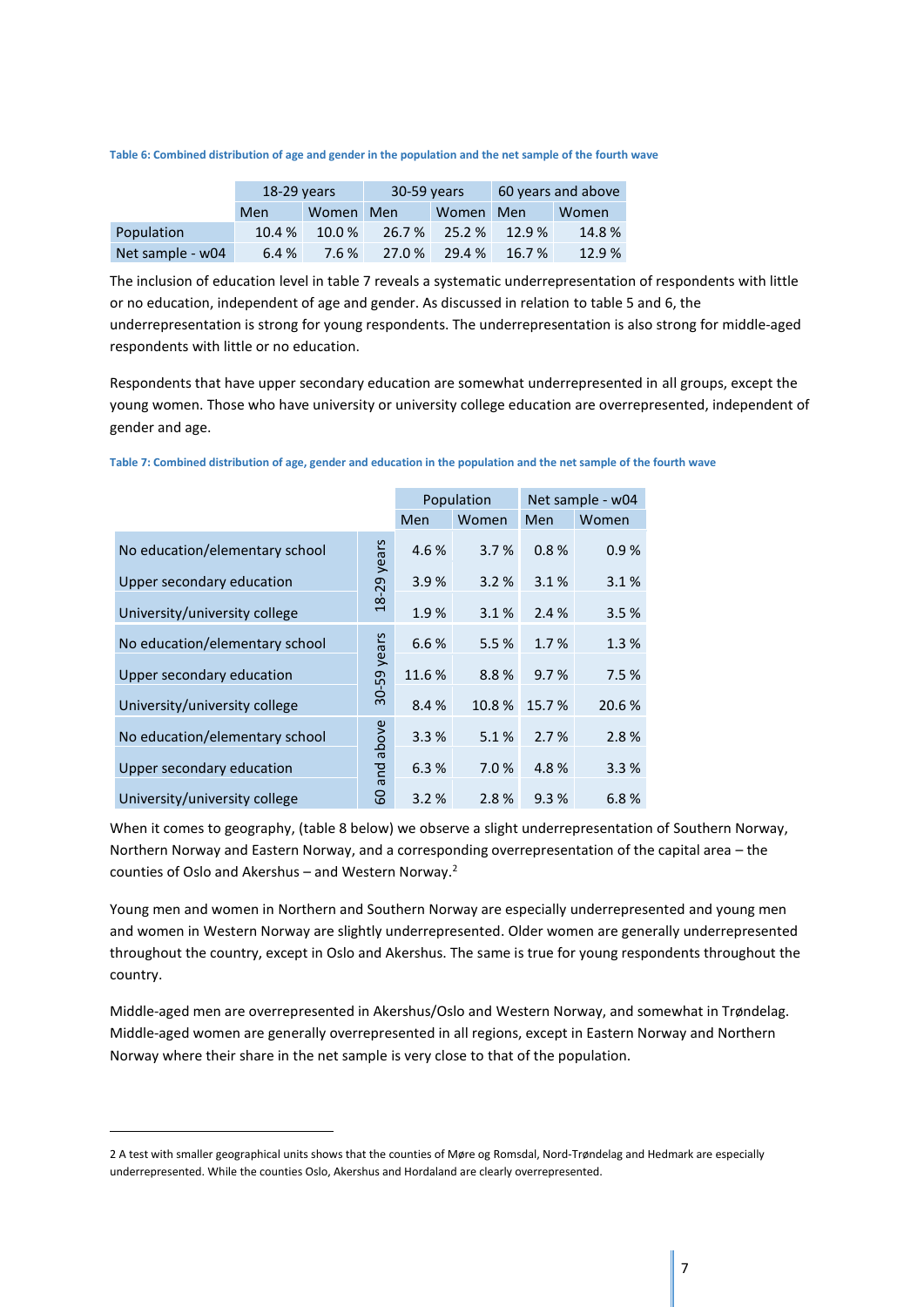|                       |               |      | Population | Net sample - w04 |       |  |
|-----------------------|---------------|------|------------|------------------|-------|--|
|                       |               | Men  | Women      | Men              | Women |  |
|                       | $18-29$ years | 2.5% | 2.6%       | 1.7%             | 2.5%  |  |
| Akershus/Oslo         | 30-59 years   | 6.7% | 6.4%       | 7.2%             | 8.6%  |  |
|                       | 60 and above  | 2.5% | 3.0%       | 4.1%             | 3.9%  |  |
|                       | 18-29 years   | 2.5% | 2.3%       | 1.3%             | 1.7%  |  |
| Eastern Norway        | 30-59 years   | 6.9% | 6.7%       | 6.0%             | 6.6%  |  |
|                       | 60 and above  | 3.9% | 4.5%       | 5.4%             | 3.5%  |  |
|                       | 18-29 years   | 0.6% | 0.6%       | 0.3%             | 0.3%  |  |
| Southern Norway       | 30-59 years   | 1.5% | 1.4%       | 1.2%             | 1.8%  |  |
|                       | 60 and above  | 0.7% | 0.8%       | 0.7%             | 0.6%  |  |
|                       | 18-29 years   | 2.8% | 2.7%       | 1.7%             | 2.0%  |  |
| <b>Western Norway</b> | 30-59 years   | 6.9% | 6.4%       | 7.5%             | 7.6%  |  |
|                       | 60 and above  | 3.3% | 3.7%       | 4.1%             | 3.3%  |  |
|                       | 18-29 years   | 1.0% | 0.9%       | 0.8%             | 0.6%  |  |
| Trøndelag             | 30-59 years   | 2.2% | 2.1%       | 2.5%             | 2.4%  |  |
|                       | 60 and above  | 1.1% | 1.3%       | 1.3%             | 1.1%  |  |
|                       | 18-29 years   | 1.0% | 0.9%       | 0.5%             | 0.5%  |  |
| Northern Norway       | 30-59 years   | 2.4% | 2.3%       | 2.4%             | 2.2%  |  |
|                       | 60 and above  | 1.4% | 1.5%       | 1.3%             | 0.8%  |  |

**Table 8: Combined distribution of age, gender and geography in the population and the net sample of the fourth wave**

## <span id="page-8-0"></span>WEIGHTING

**.** 

To compensate for the observed biases, we have calculated a set of weights. The weights are equal to the relation between a given strata in the population and the total population, divided by the relation between a given strata in the net sample and the total net sample.<sup>3</sup> This procedure returns values around 1, but above 0. Respondents belonging to a stratum that is underrepresented will receive a weight above 1 and respondents belonging to an overrepresented stratum will receive a weight below 1. We have listed the weights of the different strata in table 11 in the appendix.

When calculating the weights, information regarding the respondents' geographical location, gender and age is based on registry data. These attributes were included in the sample file we received from the Norwegian National Registry. Information regarding the level of education is from the survey. 4.6 percent of the fourth wave net sample have not answered the question about level of education. Because of this, two different weights have been calculated:

**Weight 1** is based on demographic variables only (age, gender and geography)

<sup>3</sup> The applied formula for weight  $w_i$  for element *i*, in strata *h* is:  $w_i = \frac{N_h/N}{n \cdot m}$  $n_h/n$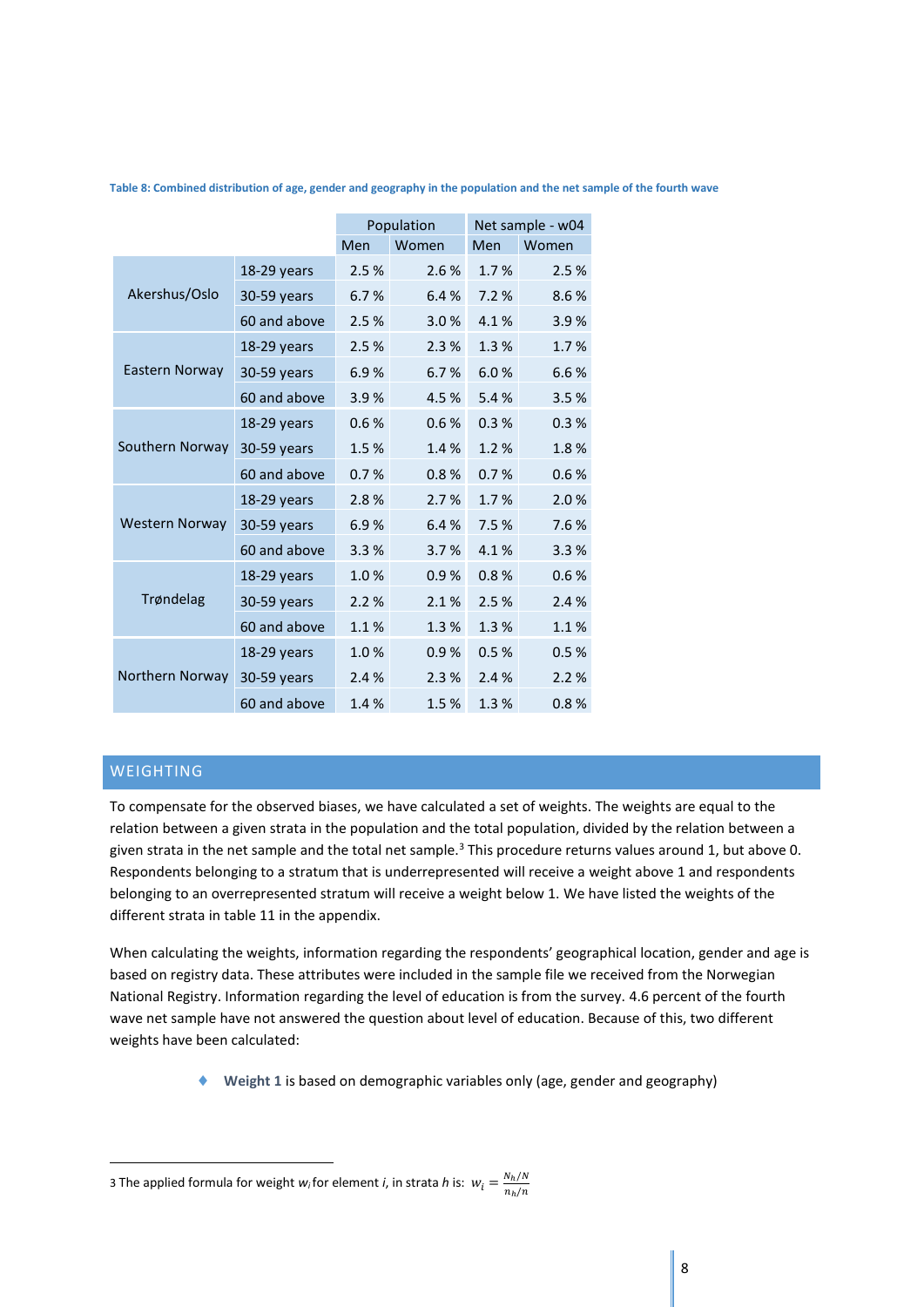**Weight 2** combines the demographic variables with education. Respondents with missing data on the education variable are only weighted on demography (the education component of the weight is in these cases set to 1).

These variables have the following categories:

- **Age**: 19-29 years, 30-59 years, 60 and above.
- **Highest completed education**: no education/elementary school, upper secondary, university/university college.
- **Geography**: Oslo/Akershus, Eastern Norway, Southern Norway, Western Norway, Trøndelag, Northern Norway.

The method for calculating weights is equal to that of previous waves.

When applied, both weights will provide a weighted N equal to the number of respondents in the dataset.

As shown in the discussion above, of the factors considered, level of education creates the most bias. We therefore strongly recommend using weight 2 in most statistical analyses, as this weight provides the most accurate compensation for the various sources of bias in the net sample. Table 9 shows the effects of weight 2 on the distribution of self-reported level of education in the net sample.

**Table 9: Effect of weight 2 on self-reported level of education**

1

|                                |          |          |            |                   | <b>Difference</b> |
|--------------------------------|----------|----------|------------|-------------------|-------------------|
|                                |          |          |            | <b>Difference</b> | between           |
|                                | Sample - |          |            | between           | weighted          |
|                                | not      | Sample - |            | sample and        | sample and        |
|                                | weighted | weighted | Population | population        | population        |
| No education/elementary school | 10.2 %   | 28.7%    | 28.8%      | $-18.6%$          | $-0.1%$           |
| Upper secondary education      | 31.5 %   | 41.0%    | 41.0%      | $-9.5%$           | 0.0%              |
| University/university college  | 58.2 %   | 30.2%    | 30.2%      | 28.0 %            | 0.0 %             |

Furthermore, literature on surveys has shown that individuals who are interested in politics are more likely to participate in surveys than individuals who are not. This especially holds true for surveys with politics as a topic.<sup>4</sup> Figure 2 (below) displays the distribution of political interest, weighted and not weighted. Respondents who self-identify as politically interested (very interested and interested) equals to 58 percent in the not weighted distribution. Thirty-two percent are somewhat interested, meaning that 10 percent of the respondents report being slightly or not interested in politics. In the weighted statistics, the share of respondents who self-identify as being politically interested reaches 52 percent. Those who report not being interested in politics make up 13 percent.

Figure 2 show that the not weighted and weighted distributions of political interest are more skewed in the fourth wave than in the third wave. The reason being that politically interested respondents are more loyal panel members, as shown in table 10 below.

<sup>4</sup> Groves, Robert M., Stanley Presser and Sarah Dipko (2004): "The Role of Topic Interest in Survey Participation Decisions". *Public Opinion Quarterly*. Vol. 68, No. 1:2-31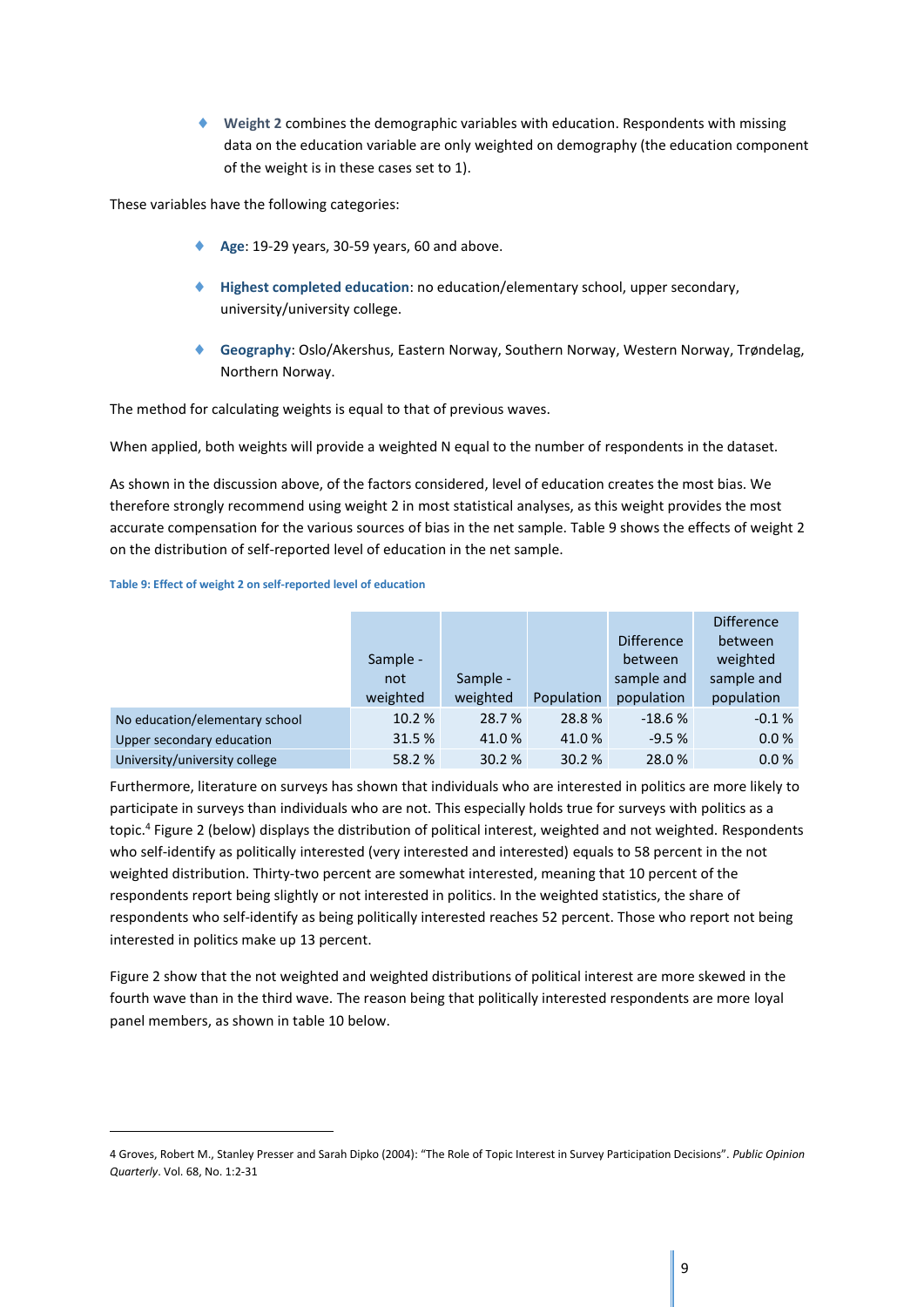

**Figure 2: Distribution of respondents' level of political interest not weighted and weighted (weight 2)**

**Table 10: Panel members recruited in wave 3. Response rate in fourth wave by level of political interest.**

|                     | Response |
|---------------------|----------|
|                     | rate     |
| Very interested     | 77 %     |
| Interested          | 74 %     |
| Somewhat interested | 65 %     |
| Slightly interested | 57 %     |
| Not interested      | 43 %     |

For further reading, we refer to the methodology report from the first wave for the effects of weight 2 on selfreported party preference. Wave 1 fielded not long after the 2013 parliamentary election, and therefore the weighted results were compared to the election results. The weighted results on self-reported party preference came close to the election results.

We also recommend the methodology report from the third wave. The third wave report provides a comprehensive discussion on the demographic composition of the panel. It also discusses how the composition has changed over time.

## <span id="page-10-0"></span>SURVEY EXPERIMENTS

All waves of the Citizen Panel Survey includes several survey experiments where different groups of respondents received questions with slightly different wordings. We have achieved this by randomly assigning respondents to groups during the data collection process. In addition, there is also a more permanent split of the respondents into two or more groups. To reduce the overall time required to answer the survey, some sections of the questionnaire were only presented to one of these groups. For both of these reasons, the number of respondents who have answered a single question might be substantially less than the total number of respondents. See the detailed data documentation for further information about this.